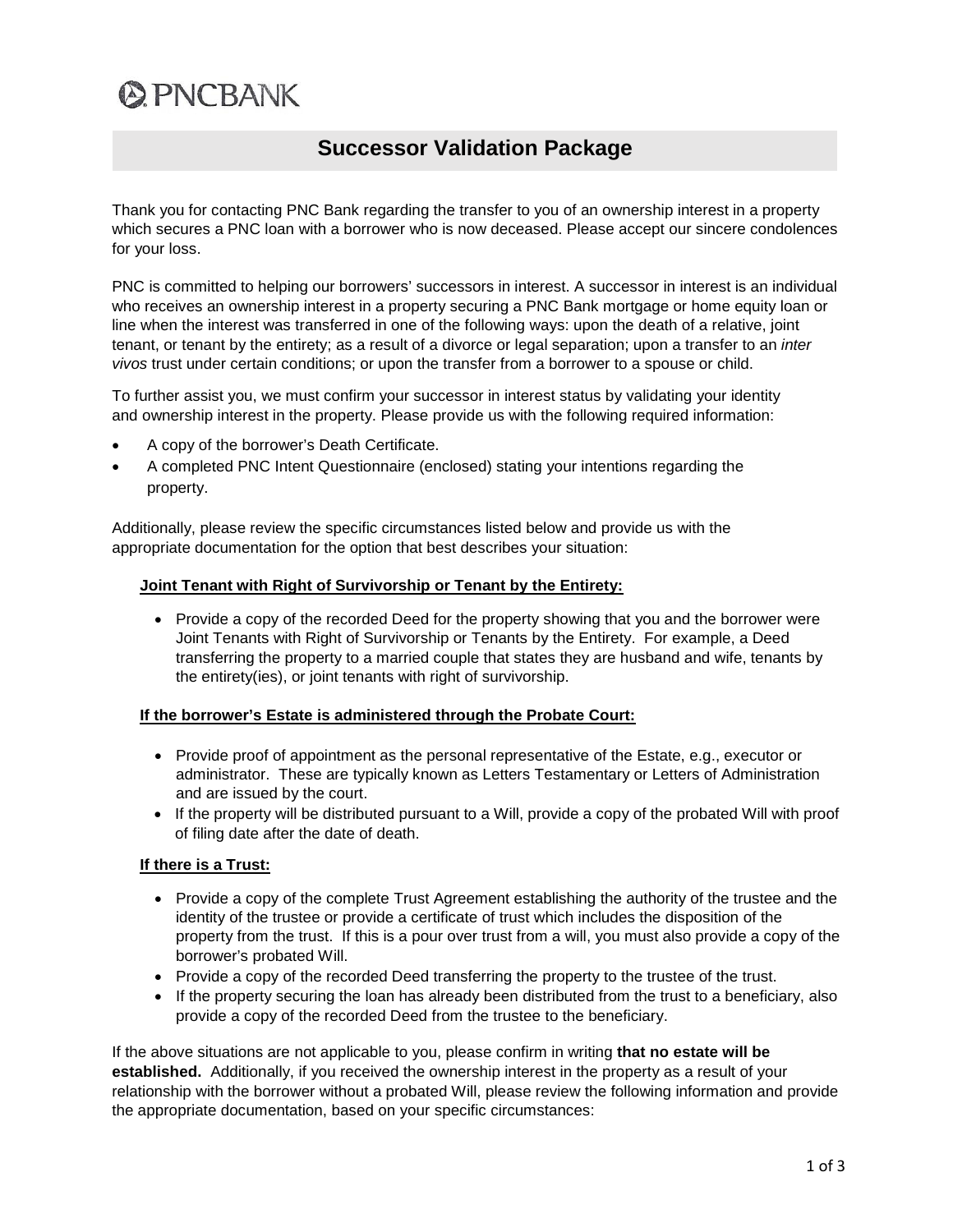

#### Spouse of Borrower:

- Provide a copy of your Marriage Certificate if you and the borrower did not own the property as Tenants by the Entirety or as Joint Tenants with Right of Survivorship; **AND**
- Provide written confirmation that you were still married when the borrower died.

#### Domestic Partner of Borrower:

- Provide a copy of your Declaration of Domestic Partnership; **AND**
- Provide written confirmation that you were still domestic partners when the borrower died.

#### Child of Borrower:

• Provide a copy of your Birth Certificate.

## Parent of Borrower:

- Provide written confirmation that the borrower had no surviving spouse and no surviving child or grandchild; **AND**
- Provide a copy of the borrower's Birth Certificate.

#### Sibling of Borrower:

- Provide written confirmation that the borrower had no surviving spouse, no surviving child or grandchild, and no surviving parents; **AND**
- Provide a copy of the borrower's Birth Certificate; **AND**
- Provide a copy of your Birth Certificate.

#### Grandchild of Borrower:

- Provide a copy of the Birth Certificate and Death Certificate of your parent who was the borrower's child. The Death Certificate must reflect that your parent died prior to the borrower; **AND**
- Provide a copy of your Birth Certificate.

This information will further help us update our system of records appropriately and assist with continued servicing of the loan.

IMPORTANT: Normal servicing of the loan will continue, which may include collection and foreclosure proceedings as well as negative credit bureau reporting, if applicable, while your request is reviewed. By providing telephone numbers to PNC Bank, now or at any later time, you authorize PNC Bank and its affiliates and designees to contact you regarding the borrower's loan and any accounts you have with PNC Bank and its affiliates at such numbers using any means, including but not limited to placing calls using an automated dialing system to cell, VoIP or other wireless phone numbers, or by sending prerecorded messages or text messages, even if charges may be incurred for the calls or messages.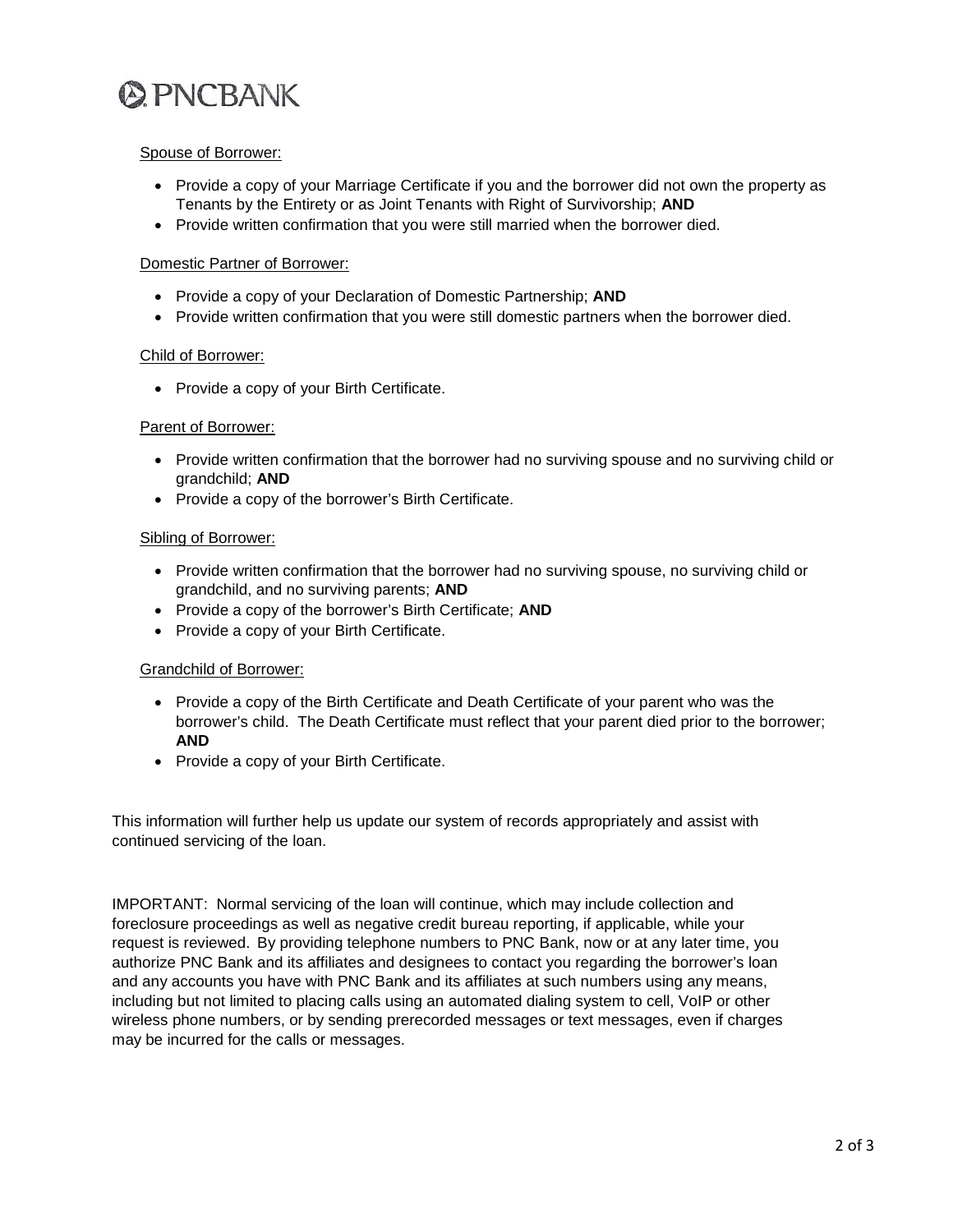# **@PNCBANK**



**Please send the requested documents and information, along with the completed intent questionnaire, to Customer Service at:** 

PNC Bank P.O. Box 1820 Dayton, OH 45401-1820



**Or you can fax this information to:** 1-833-299-6176



**If you have any questions, please call:**

**Mortgage:** Customer Service at 1-800-822-5626, Monday - Thursday, 8:00 a.m. - 9:00 p.m., Friday, 8:00 a.m. - 5:00 p.m. and Saturday, 9:00 a.m. – 2:00 p.m. ET.

**Home Equity:** Customer Care 1-888-PNC-BANK (1-888-762-2265), Monday - Friday, 7:00 a.m. - 10:00 p.m. and Saturday – Sunday, 8:00 a.m. - 5:00 p.m. ET.



**To request information or notify us of an error regarding this account, please**

#### **send a written request/notice to:**

PNC Bank P.O. Box 8807 Dayton, OH 45401-8807

Sincerely,

Customer Service Department PNC Bank, N.A.

**Enclosure** 

©2018 The PNC Financial Services Group, Inc. All rights reserved. PNC Bank, National Association. **Member FDIC**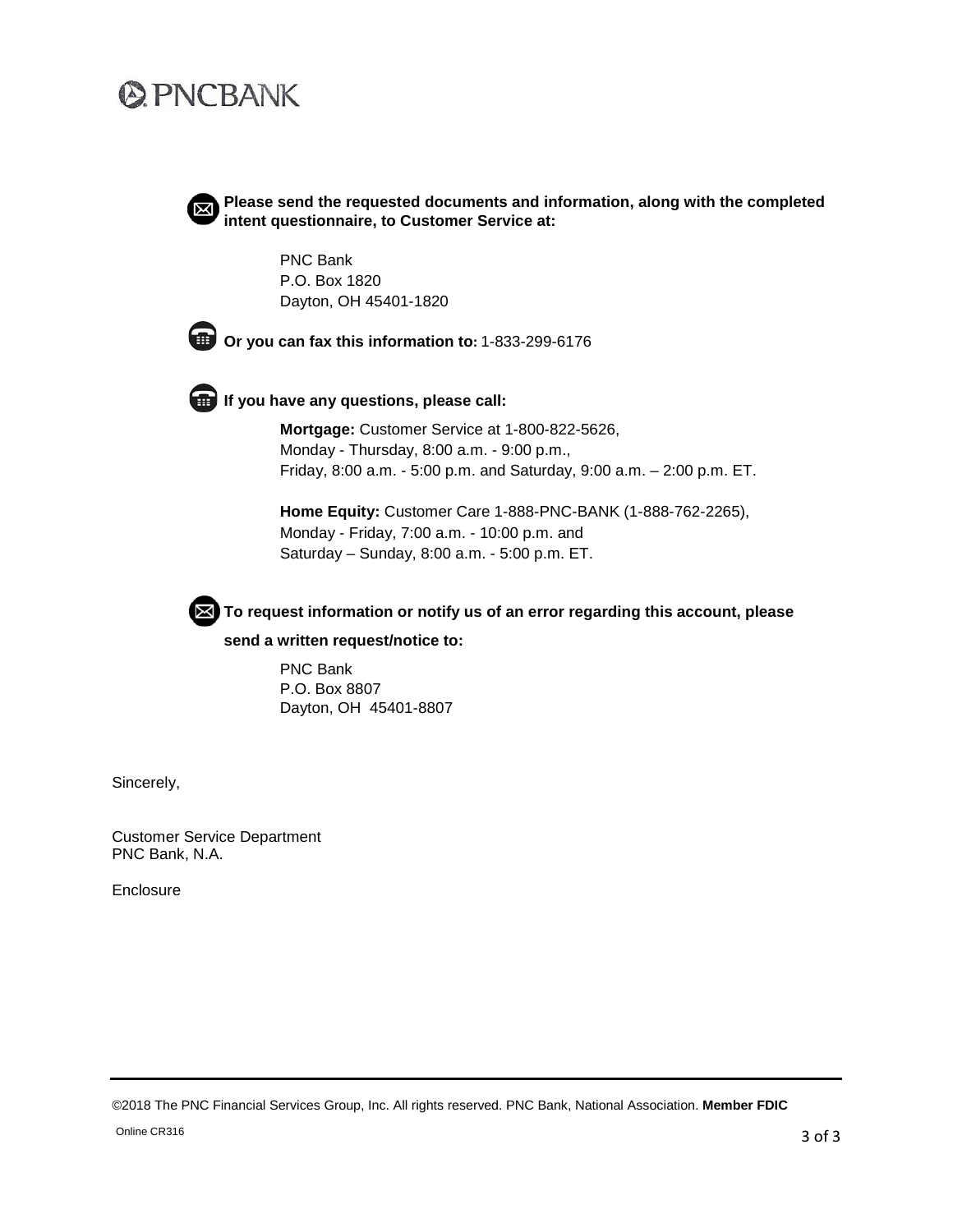

# **SUCCESSOR IN INTEREST INTENT QUESTIONNAIRE**

To further assist you with your successor in interest request, please review and complete the following Successor in Interest Intent Questionnaire:

#### **(Please print clearly)**

**Your Name (First Name/Middle Initial/Last Name):**

| <b>Mailing Address:</b>                                            |  |  |  |  |  |
|--------------------------------------------------------------------|--|--|--|--|--|
|                                                                    |  |  |  |  |  |
|                                                                    |  |  |  |  |  |
|                                                                    |  |  |  |  |  |
| (Please provide if known. If you do not know, please leave blank.) |  |  |  |  |  |
| <b>Property Address:</b>                                           |  |  |  |  |  |

**\_\_\_\_\_\_\_\_\_\_\_\_\_\_\_\_\_\_\_\_\_\_\_\_\_\_\_\_\_\_\_\_\_\_\_\_\_\_\_\_\_\_\_\_\_\_\_\_\_\_\_\_\_\_\_\_\_\_\_\_\_\_\_\_\_\_\_\_\_\_\_\_\_\_\_\_\_\_\_\_\_\_\_\_**

By providing telephone numbers to PNC Bank, now or at any later time, you authorize PNC Bank and its affiliates and designees to contact you regarding the borrower's loan and any accounts you have with PNC Bank and its affiliates at such numbers using any means, including but not limited to placing calls using an automated dialing system to cell, VoIP or other wireless phone numbers, or by sending prerecorded messages or text messages, even if charges may be incurred for the calls or messages.

**\_\_\_\_\_\_\_\_\_\_\_\_\_\_\_\_\_\_\_\_\_\_\_\_\_\_\_\_\_\_\_\_\_\_\_\_\_\_\_\_\_\_\_\_\_\_\_\_\_\_\_\_\_\_\_\_\_\_\_\_\_\_\_\_\_\_\_\_\_\_\_\_\_\_\_\_\_\_\_\_\_\_\_\_**

#### **Will an Estate be established?**

| Yes | If yes, please provide us with copies of letters testamentary or letters of<br>administration appointing you as the executor or administrator of the estate. |
|-----|--------------------------------------------------------------------------------------------------------------------------------------------------------------|
| No  | If no, please state your relationship to the deceased borrower:                                                                                              |
| N/A | If the transfer of ownership is not related to the death of a borrower, please state your<br>relationship to the transferring borrower:                      |
|     | Do you currently occupy the property as a primary residence or intend to do so?                                                                              |
|     | res                                                                                                                                                          |

**No** If no, please state whether the property is currently vacant or, if occupied by someone else, please identify the occupant: \_\_\_\_\_\_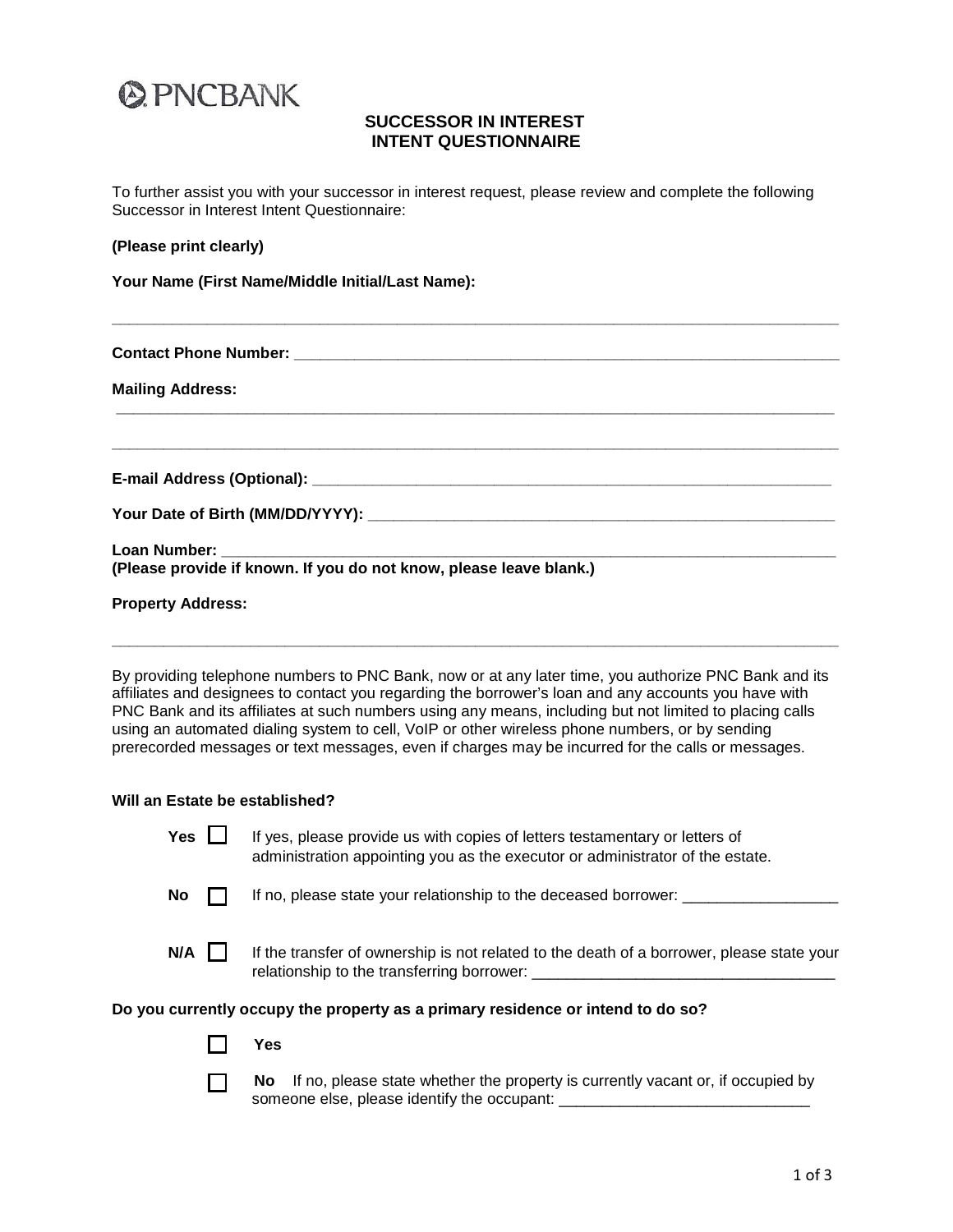# **@PNCBANK**

## **IF THE PROPERTY IS VACANT, WE MAY BE REQUIRED TO TAKE ACTIONS TO SECURE THE PROPERTY TO PREVENT DAMAGE AND AVOID MUNICIPAL VIOLATIONS AND/OR CITATIONS.**

**If you indicated above that the property is vacant, please confirm if you are maintaining the property. This includes but is not limited to overall interior maintenance, continuing utility service, and exterior lawn maintenance.**

|  |  | Yes I am accepting responsibility for maintaining the property and do not require |
|--|--|-----------------------------------------------------------------------------------|
|--|--|-----------------------------------------------------------------------------------|

PNC to secure and/or maintain the property.



**No** I am not maintaining the property and authorize PNC to secure the property.

**Do you intend to:** (Please choose one option)



**Keep the Property** (If checked, go to the "Keep the Property" section below)



П

**Liquidate the Property** (If checked, go to the "Liquidate the Property" section below)

**Payoff the Loan** (If checked, go to the "Payoff the Loan" section below)

# **KEEP THE PROPERTY**

**Are you able to keep the loan current by paying any past due amounts and all future payments?**



**No** If no, we will send you a hardship assistance application once you are confirmed as a successor in interest. Please complete and return it, along with the requested documents, so that we may review the account for possible loss mitigation options.

# **LIQUIDATE THE PROPERTY**

- **1. Are you planning to sell the property?**
	-

**I** Yes Please pay any past due amounts and all future payments to prevent foreclosure proceedings from occurring. Please continue to the next question.



**No** Please continue to the next question.

## **2. Would you like information regarding potential loss mitigation options that may be available to assist in liquidating the property?**

**T** Yes If yes, we will send you a hardship assistance application once you are confirmed as a successor in interest. Please complete and return it, along with the requested documents, so that we may review the account for possible loss mitigation options.

 $\Box$  No